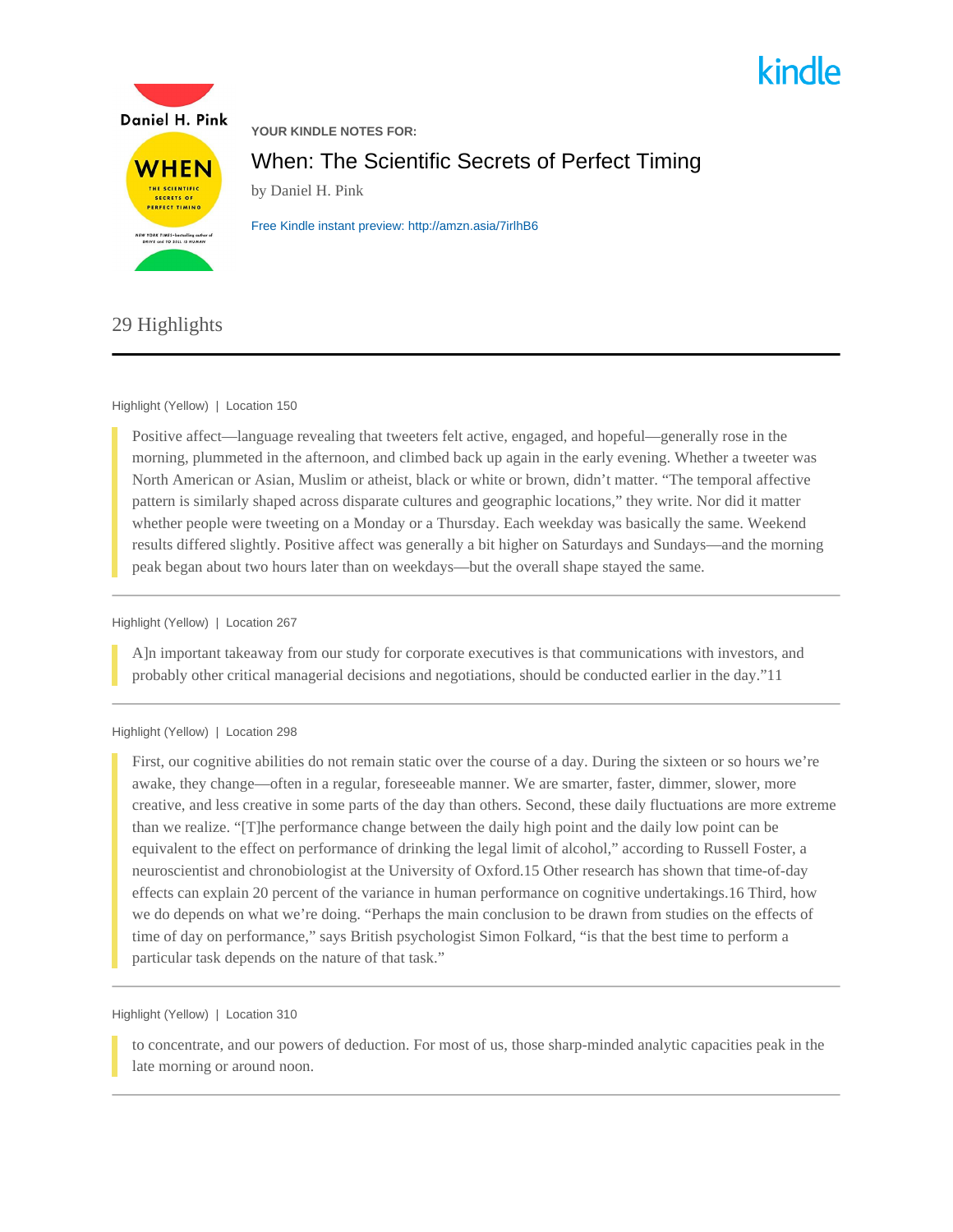#### Highlight (Yellow) | Location 317

Alertness and energy levels, which climb in the morning and reach their apex around noon, tend to plummet during the afternoons.18 And with that drop

#### Highlight (Yellow) | Location 353

That "flash of illuminance" is more likely to occur when the guards are gone. At those looser moments, a few distractions can help us spot connections we might have missed when our filters were tighter. For analytic problems, lack of inhibitory control is a bug. For insight problems, it's a feature. Some have called this phenomenon the "inspiration paradox"—the idea that "innovation and creativity are greatest when we are not at our best, at least with respect to our circadian rhythms."23

#### Highlight (Yellow) | Location 409

After genetics, the most important factor in one's chronotype is age. As parents know and lament, young children are generally larks. They wake up early, buzz around throughout the day, but don't last very long beyond the early evening. Around puberty, those larks begin morphing into owls. They wake up later—at least on free days—gain energy during the late afternoon and evening, and fall asleep well after their parents. By some estimates, teenagers' midpoint of sleep is 6 a.m. or even 7 a.m., not exactly in synch with most high school start times. They reach their peak owliness around age twenty, then slowly return to larkiness over the rest of their lives.

#### Highlight (Yellow) | Location 452

What ultimately matters, then, is that type, task, and time align—what social scientists call "the synchrony" effect."44 For instance, even though it's obviously more dangerous to drive at night, owls actually drive worse early in the day because mornings are out of synch with their natural cycle of vigilance and alertness.

# Highlight (Yellow) | Location 465

In short, all of us experience the day in three stages—a peak, a trough, and a rebound. And about three-quarters of us (larks and third birds) experience it in that order. But about one in four people, those whose genes or age make them night owls, experience the day in something closer to the reverse order—recovery, trough, peak.

#### Highlight (Yellow) | Location 734

One British survey got even more precise when it found that the typical worker reaches the most unproductive moment of the day at 2:55 p.m.9 When we enter this region of the day, we often lose our bearings. In chapter 1, I briefly discussed the "morning morality effect," which found that people were more likely to be dishonest in the afternoon because most of us are "better able to resist opportunities to lie, cheat, steal and engage in other unethical behavior in the morning than in the afternoon."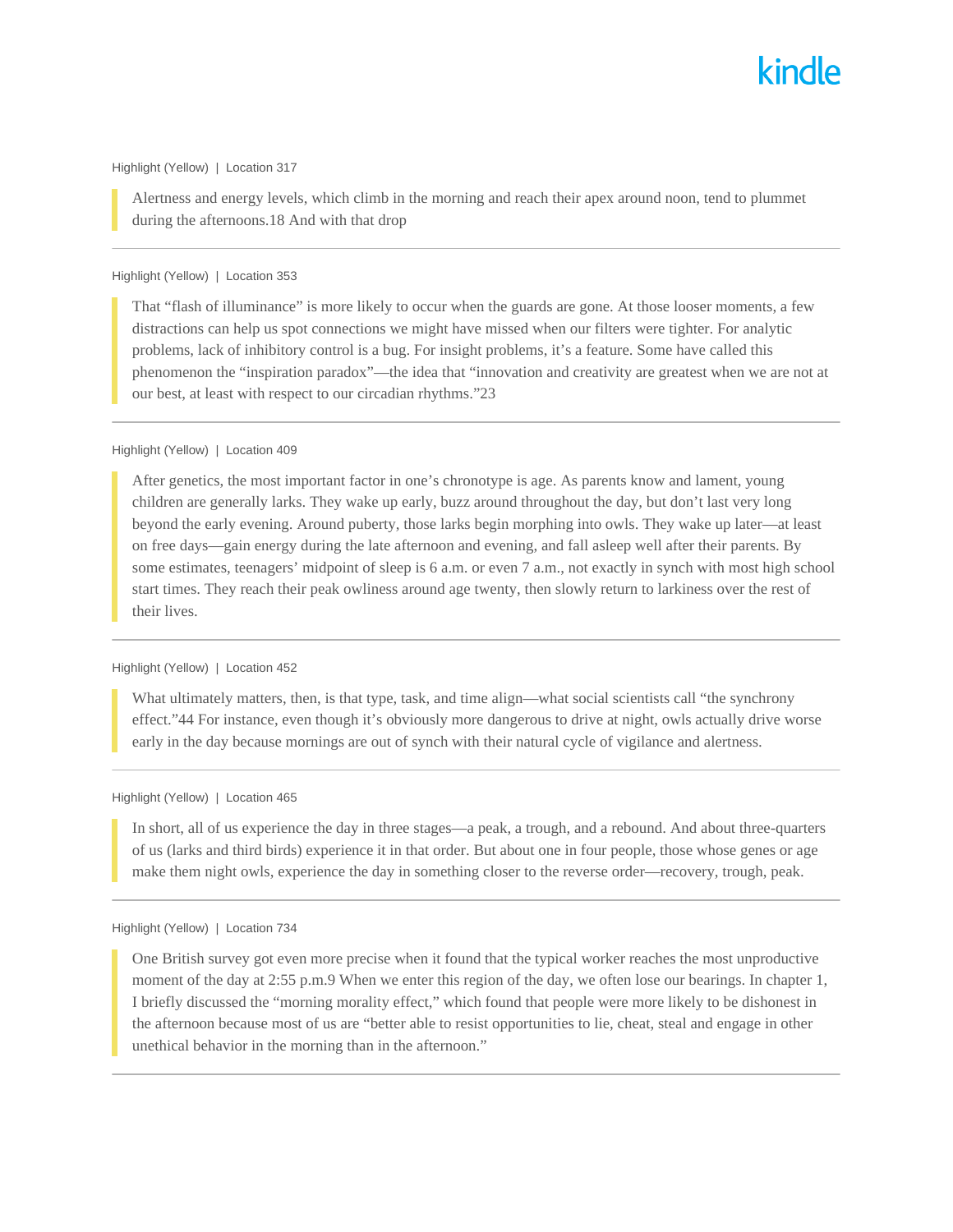#### Highlight (Yellow) | Location 815

High performers, its research concludes, work for fifty-two minutes and then break for seventeen minutes. DeskTime never published the data in a peer-reviewed journal, so your mileage may vary. But the evidence is overwhelming that short breaks are effective—and deliver considerable bang for their limited buck. Even "micro-breaks" can be helpful.19

#### Highlight (Yellow) | Location 835

Nature breaks may replenish us the most.24 Being close to trees, plants, rivers, and streams is a powerful mental restorative, one whose potency most of us don't appreciate.25 For example, people who take short walks outdoors return with better moods and greater replenishment than people who walk indoors. What's more, while people predicted they'd be happier being outside, they underestimated how much happier.

#### Highlight (Yellow) | Location 987

lunch was once a badge of honor and taking a nap a mark of shame. No more. The science of timing now affirms what the Old World already understood:

# Highlight (Yellow) | Location 1279

you're trying to encourage people to eat healthier, a campaign calling for Meatless Mondays will be far more effective than one advocating Vegan Thursdays. New Year's Day has long held a special power over our behavior. We turn the page on the calendar, glimpse all those beautiful empty squares, and open a new account book on our lives. But we typically do that unwittingly, blind to the psychological mechanisms we're relying on. The fresh start effect allows us to use the same technique, but with awareness and intention, on multiple days. After all, New Year's resolutions are hardly foolproof. Research shows that a month into a new year only 64 percent of resolutions continue to be pursued.26 Constructing our own temporal landmarks, especially those that are personally meaningful, gives us many more opportunities to recover from rough beginnings and start again.

## Highlight (Yellow) | Location 1345

now, the previous two strategies in this chapter—starting right and starting again—are insufficient.34 We can't solve the problem unilaterally, as with school starting times, and simply dictate that everyone

Highlight (Yellow) | Location 1504

(Francis-Tan and Mialon also found that the more a couple spent on its wedding and any engagement ring, the more likely they were to divorce.)

Highlight (Yellow) | Location 1541

When developmental psychologists have looked for it in the laboratory or the field, they've largely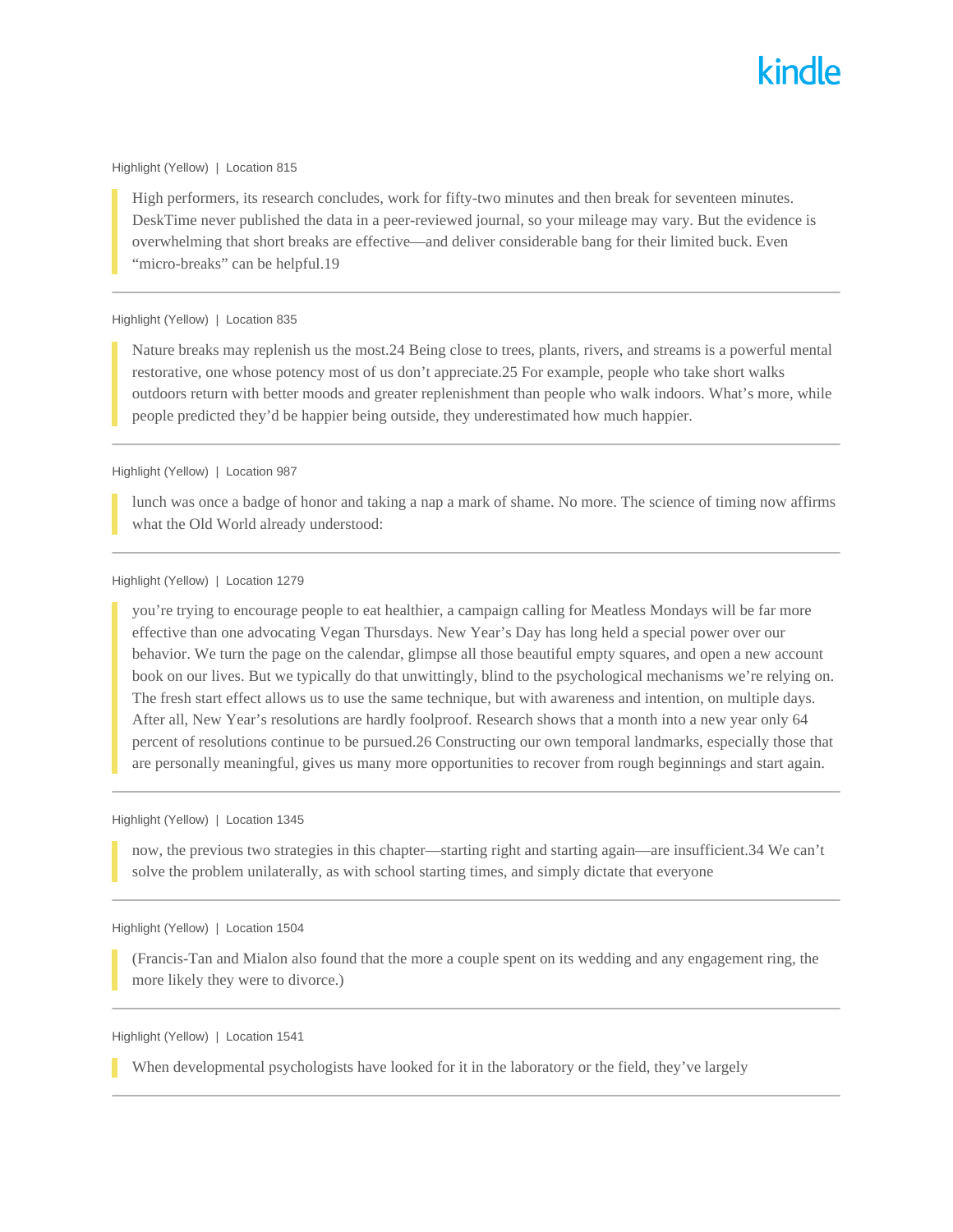#### Highlight (Yellow) | Location 1778

lit a midpoint spark that helped him begin the following day with immediate momentum. One reason the Hemingway technique works is something called the Zeigarnik effect, our tendency to remember unfinished tasks better than finished ones.2 When you're in the middle of a project, experiment

## Highlight (Yellow) | Location 1793

you're feeling stuck in the middle of a project, picture one person who'll benefit from your efforts. Dedicating your work to that person will deepen your dedication to your task.

### Highlight (Yellow) | Location 1998

(Look at Yelp reviews of restaurants, for example, and notice how many of the reviews describe how the meal ended—an unexpected farewell treat, a check with an error, a server chasing after diners to return an item left behind.) Endings also affect more consequential choices. For example, when Americans vote for president, they tell pollsters they intend to decide based on the full four years of an expiring presidential term. But research shows voters decide based on the election year economy—the culmination of a four-year sequence, not its totality. This "end heuristic," political scientists argue, leads to "myopic voting" and, perhaps as a result, myopic policies.

### Highlight (Yellow) | Location 2156

"The creatures outside looked from pig to man, and from man to pig, and from pig to man again; but already it was impossible to say which was which." —Animal Farm, George Orwell

# Highlight (Yellow) | Location 2219

Ending the day by recording what you've achieved can encode the entire day more positively. (Testimonial: I've been doing

#### Highlight (Yellow) | Location 2525

And he came to understand how those almost mystical bonds of trust and affection, if nurtured correctly, might lift a crew above the ordinary sphere, transport it to a place where nine boys somehow became one thing—a thing that could not quite be defined, a thing that was so in tune with the water and the earth and the sky above that, as they rowed, effort was replaced by ecstasy.28

Highlight (Yellow) | Location 2606

Cook in tandem. Cooking, eating, and cleaning up by yourself can be a drag. But doing it together requires synchronization and can deliver uplift (not to mention a decent meal). Find tandem-cooking tips at https:// www.acouplecooks.com/menu-for-a-cooking-date-tips-for-cooking-together/.